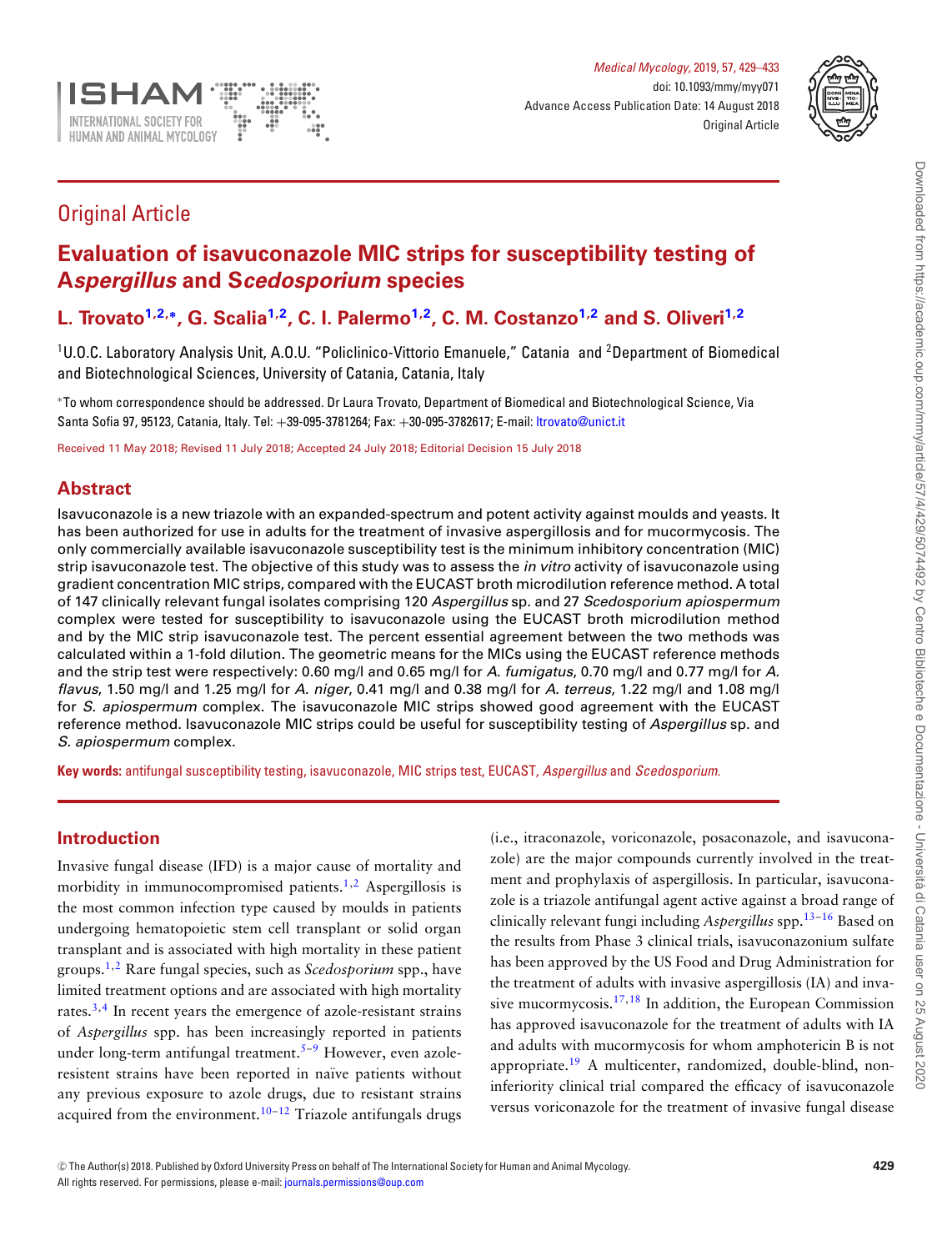caused by *Aspergillus* spp. or other filamentous fungi.<sup>[17](#page-4-3)</sup> A total of 527 patients were randomized. The primary end point was allcause mortality through day 42 in the intention-to-treat population. Isavuconazole was noninferior to voriconazole. Isavuconazole was also better tolerated by patients and showed a better safety profile. However, only three patients with *Scedosporium* infection were enrolled, thus precluding conclusions about efficacy for these infections. The management of these complex infections request the individualized care of patient with *Scedosporium*, including susceptibility testing of the isolate with clinical course. *In vitro* activity of isavuconazole has shown against some isolates of *S. apiospermum*, [16,](#page-4-2)[20,](#page-4-6)[21](#page-4-7) but because of the different activity of antifungal agents against *S. apiospermum* and especially *Lomentospora prolificans*, it is usually useful to ask for the susceptibility testing of isolates in patients with infections caused by these pathogens. The European Committee on Antimicrobial Susceptibility Testing (EUCAST) has set clinical breakpoints for isavuconazole and *Aspergillus*. [22](#page-4-8) In particular, for *A. fumigatus* the currently proposed clinical breakpoint is 1 mg/liter derived on epidemiological cutoff value (ECOFF) (2 mg/liter) and *in vitro* pharmacokinetic (PK)/pharmacodynamic (PD) studies. Also for *A. terreus* the currently clinical breakpoint is 1 mg/liter with an ECOFF of 1 mg/liter. Instead, interpretive clinical breakpoints for antifungal MICs and *Scedosporium* complex are not available.

The only commercially available isavuconazole susceptibility test is the MIC strip isavuconazole test (Liofilchem, Roseto degli Abruzzi, TE, Italy). In a study on evaluation of MIC strip isavuconazole test for susceptibility testing of *Aspergillus fumigatus* isolates was been highlighted a greater agreement with EUCAST using the full inhibition endpoint. $^{23}$  $^{23}$  $^{23}$ 

The objective of this study was to assess the *in vitro* activity of isavuconazole comparing gradient minimum inhibitory concentration (MIC) strips with the EUCAST broth microdilution reference method.

#### **Methods**

In total, we evaluated the MICs of 147 clinically relevant fungi such as *Aspergillus fumigatus* (*n* = 48), *Aspergillus flavus*  $(n = 40)$ , *Aspergillus niger*  $(n = 14)$ , *Aspergillus terreus*  $(n = 18)$ and *Scedosporium apiospermum* complex (*n* = 27) isolates from patients admitted to Intensive Care Unit, and Hematology, Pneumology, Pediatric Pneumology, and Medicine were included. The isolates were obtained from various respiratory tract specimens and in particular bronchoalveolar lavage, bronchial aspirate and sputum. Identification was done using macro- and micromorphology, supplemented by thermo-tolerance (incubation at 37◦C and  $43°C$ ) and  $\beta$  -tubulin sequencing<sup>24</sup> for cryptic *Aspergillus* spp. The use of the term "complex" is acknowledged for *Aspergillus* spp. other than *A. fumigatus*, in the absence of detailed molecular identification, although for simplicity, it is not used

throughout this article. All isolates were tested for susceptibility to isavuconazole using the EUCAST broth microdilution method (E. Def 9.3) and by MIC strip isavuconazole test (Liofilchem, Roseto degli Abruzzi, TE, Italy). For EUCAST susceptibility testing, stock solution (5000 mg/l in dimethyl sulphoxide; Sigma-Aldrich, Brøndby, Denmark) of isavuconazole (Basilea Pharmaceutica Ltd., Basel, Switzerland) was prepared. Final drug concentration ranges for isavuconazole was 0.125–16 mg/l. MICs were determined visually applying a no growth endpoint after 48 hours of incubation (*Aspergillus*), as recommended. EUCAST control strains *Candida krusei* ATCC 6258 and *Candida parapsilosis* ATCC 22019 were routinely included and read after 24 hours.<sup>[22](#page-4-8)</sup> For interpretation of susceptibility, the following EU-CAST clinical breakpoints were used for *A. fumigatus* and *A. terreus*: isavuconazole MIC  $\leq 1$  mg/l (susceptible) and  $>1$  mg/l (resistant). For the strip test cultures were prepared in a MacFarland 0.5 conidia suspension and grown on RPMI 1640 2% glucose agar gel (SSI Diagnostica, Hillerød, Denmark). MICs from the strips were read at 80% growth inhibition after 48 hours incubation at 35◦C. For the analysis of essential agreement, values from the MIC strips were rounded up to the next corresponding dilution for the broth microdilution. The percent of essential agreement between the two methods was calculated within a  $\pm$ onefold dilution. The categorical agreement between the methods was calculated as the percentage of isolates classified equally by both methods. Very major errors (VMEs) were defined as isolate categorization as resistant (R) by EUCAST but susceptible (S) by the MIC strip test, and major errors (MEs) were defined as isolate categorization as S by the EUCAST method but R by the MIC strip test. Data were analyzed using the MedCalc Statistical Software version 17.9.2 (MedCalc Software bvba, Ostend, Belgium; <http://www.medcalc.org;> 2017).

#### **Results**

A total numbers and MIC distributions for *Aspergillus* spp. and *Scedosporium apiospermum* complex tested in the study is provided in Table [1.](#page-2-0) The MICs for *Candida krusei* ATCC 6258 and *Candida parapsilosis* ATCC 22019 were in the recommended ranges. Applying the clinical breakpoints for the *A. fumigatus* isolates that underwent EUCAST susceptibility testing and MIC test strip, the susceptibility profiles were respectively as follows: 8.3% and 6.2% (resistant; R), 91.7% and 93.7% (susceptible; S). For the *A. terreus* isolates the susceptibility profiles were: 5.5% resistant and 94.4% susceptibility for both methods. The geometric means for the MICs using the EUCAST reference methods and the MIC strip test were respectively: 0.60 mg/l and 0.65 mg/l for *A. fumigatus*, 0.70 mg/l and 0.77 mg/l for *A. flavus*, 1.50 mg/l and 1.25 mg/l for *A. niger*, 0.41 mg/l and 0.38 mg/l for *A. terreus*, 1.22 mg/l and 1.08 mg/l for *S. apiospermum* complex. The percentage of MICs above the ECOFFs for the two methods (EUCAST/ MIC strip test) were as follows: *A. fumigatus* (0/0)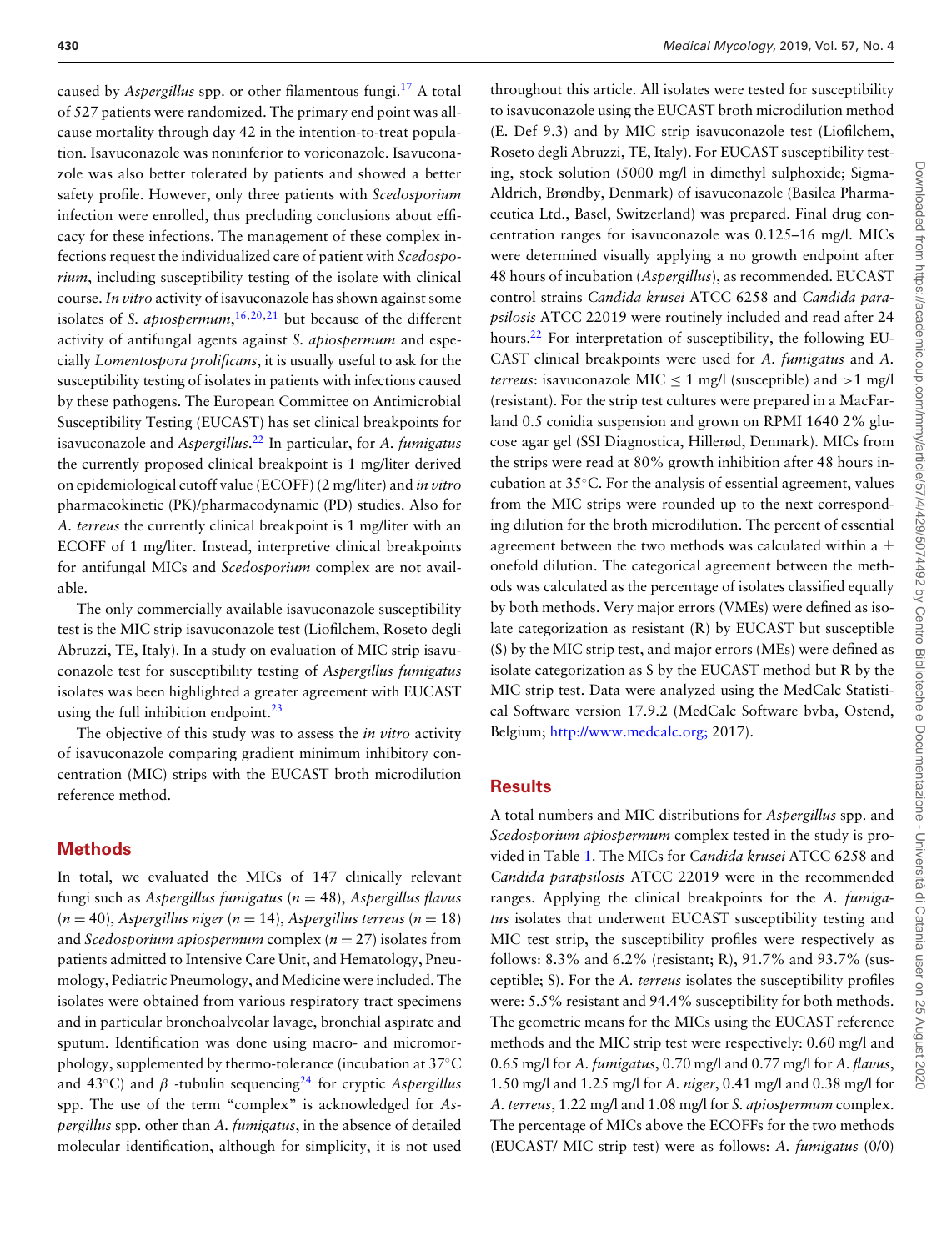|                |                                                                     | EUCAST (E. Def. 9.3) |          |          |                |          | MIC strip test    |          |           |
|----------------|---------------------------------------------------------------------|----------------------|----------|----------|----------------|----------|-------------------|----------|-----------|
| MIC range      | MIC $50$                                                            | MIC <sub>90</sub>    | ECOFF    | % >ECOFF | MIC range      | MIC $50$ | MIC <sub>90</sub> | ECOFF    | % > ECOFF |
| $0.125 - 2$    |                                                                     |                      |          |          | $0.19 - 2$     |          |                   |          |           |
| $0.125 - 2$    |                                                                     |                      |          |          | $0.25 - 1$     | 0.75     |                   |          |           |
| $0.5 - 8$      | $\frac{5}{1}$                                                       |                      |          | 7.1      | $0.125 - 8$    | 1.25     | 5.4               |          | 14.3      |
| $0.125 - 2$    | 0.5                                                                 |                      |          | 5.5      | $0.19 - 2$     | 0.5      |                   |          | 5.5       |
| $0.5 - 8$      |                                                                     | 2.8                  | ź        | ź        | $0.38 - 8$     |          | 2.8               | ≸        | Ź         |
| $0.015 - 0.06$ | 0.03                                                                | $\vdots$             | $\vdots$ | $\vdots$ | $0.015 - 0.06$ | 0.03     | $\vdots$          | $\vdots$ | $\vdots$  |
|                |                                                                     |                      |          |          |                |          |                   |          |           |
|                | 48 (32.6%)<br>40 (27.4%)<br>27 (18.4%)<br>$18(12.2\%)$<br>14 (9.5%) |                      |          |          |                |          |                   |          |           |

<span id="page-2-1"></span>

**Figure 1.** Essential agreement between the EUCAST reference method and MIC strips.

<span id="page-2-2"></span>**Table 2.** Essential agreement between the EUCAST reference method and MIC strips for the different species tested.

|                                   | N   | % essential agreement<br>$(\pm$ one-fold dilution) |
|-----------------------------------|-----|----------------------------------------------------|
| A. <i>fumigatus</i> sensu stricto | 48  | 89.6%                                              |
| A. flavus species complex         | 40  | 97.5%                                              |
| A. niger species complex          | 14  | 85.7%                                              |
| A. terreus species complex        | 18  | 94.4%                                              |
| S. apiospermum complex            | 27  | 96.3%                                              |
| Total                             | 147 | 93.2%                                              |

and *A. flavus* (0/0); *A. niger* (7.1/14.3); *A. terreus* (5.5/5.5). The essential agreement between the isavuconazole MIC strips and the EUCAST reference method was 93.2%, regardless of the species tested (Fig. [1\)](#page-2-1). The values of essential agreement between two methods for the different species tested are shown in Table [2](#page-2-2) .

<span id="page-2-0"></span>Six isolates differed by  $> \pm$ onefold dilution (all six isolates differed by ± twofold dilution). In particular, three isolated of the *A. fumigatus* they had MIC values + twofold dilution using the strip test compared to the EUCAST reference method (0.5 mg/l vs 0.125 mg/l); one isolate of the *A. flavus* (0.75 mg/l vs 0.125 mg/l) and one of the *A. terreus* (1 mg/l vs 0.25 mg/l) they had MIC + twofold dilution using the strip test compared to the EUCAST reference method. Finally one isolate of the *Scedosporium apiospermum* complex (0.38 mg/l vs 1 mg/l) had MIC - twofold dilution using the strip test compared to the EUCAST reference method. The categorical agreement for *A. fumigatus* was 97.9% when interpreting the MICs according to EUCAST breakpoints, with VMEs of 2%. For *A. terreus* the categorical agreement between the EUCAST and MIC strips was 100%.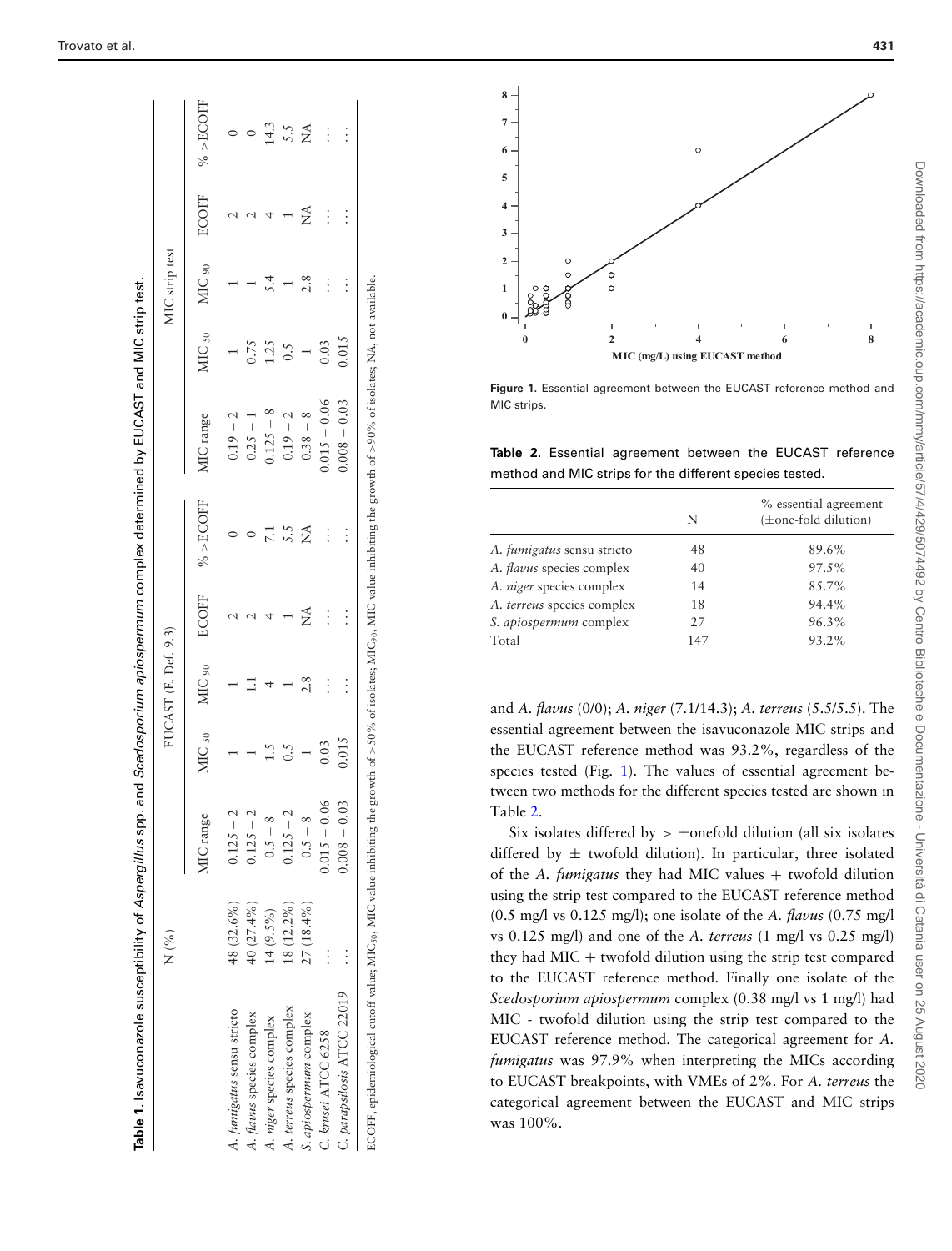## **Discussion**

Isavuconazole is a new extended-spectrum triazole with activity against yeasts, moulds, and dimorphic fungi. The safety profile of this agent and its excellent pharmacokinetic characteristics make isavuconazole an attractive option for treatment of invasive fun-gal infections.<sup>[25](#page-4-11)</sup> Similar to other azoles, is avuconazole inhibits cytochrome P450 (CYP)–dependent 14α-lanosterol demethylation, which is essential for fungal cell membrane ergosterol synthesis. This blockade produces methylated sterols in the fungal membrane, altering its function and allowing the accumulation of ergosterol toxic precursors in the cytoplasm, which leads to cell death.[26](#page-4-12) The side arm of the active isavuconazole molecule allows for greater affinity of isavuconazole for the binding pocket in the fungal CYP51 protein increasing the antifungal spectrum and conferring activity against some isolates resistant to other triazoles.[25](#page-4-11) The *in vitro* activity of isavuconazole has been demonstrated against most *Aspergillus* spp. including *A. fumigatus*, *A. flavus*, *A. terreus*, and *A. niger*. [17,](#page-4-3)[27](#page-4-13) In recent years, the emergence of azole resistant *Aspergillus* spp. has become a threat to patients with the majority of clinical cases to date reported from western Europe. $28$  In these resistant isolates, mutations within the CYP51A gene (which encodes the enzyme targeted by azoles) or within the gene promoter, have been identified that reduce drug affinity or increase target quantity conferring azole resistance. In *Aspergillus* isolates, cross-resistance to triazoles is quite variable and related to the type of mutations. Therefore it would be useful the detection of *in vitro* susceptibility test to the triazoles and the detection of the corresponding muta-tions within the CYP51A gene or within the gene promoter.<sup>[29,](#page-4-15)[30](#page-4-16)</sup> Our study assessed the *in vitro* activity of isavuconazole using gradient concentration MIC strips, compared with the EUCAST broth microdilution reference method. According to EUCAST breakpoints 8.3% and 5.5% of all *A. fumigatus* and *A. terreus* isolates were isavuconazole resistant. The categorical agreement for *A. fumigatus* and *A. terreus* was >97% when interpreting the MICs according to EUCAST breakpoints, and notably, in one isolate of *A. fumigatus* a VME was found.

In this strain it could be useful to study the resistance mechanism considering that the isolates with a wild-type CYP51A target gene either may be harboring other resistance mechanisms or may be isolates that are truly susceptible but misclassified as R by the EUCAST reference method because of the conservative EUCAST susceptibility breakpoint.<sup>[12](#page-4-0)</sup> In all of the *A. flavus* strains tested with both methods they were observed MIC values below the epidemiological cutoff (2 mg/l). In one isolate of *A. niger* a discrepancy between the MIC strip test and EUCAST method was found. In particular, in this isolate the MIC value obtained by MIC strip test were above the epidemiological cutoff than those obtained by EUCAST method. Finally, isavuconazole MICs obtained with MIC test strip and EUCAST method against *S. apiospermum* complex

were comparable. Moreover, for *Scedosporium apiospermum* complex could be useful distinguish *Scedosporium* species (*S. apiospermum, S. boydii*, *S. minutisporum*, *S. aurantiacum*, *S. dehoogii*, etc.) by molecular biology considering that these species have variable susceptibility to antifungal.

In conclusion the isavuconazole MIC strips could be useful for susceptibility testing of *Aspergillus* spp. and *S. apiospermum* complex, also evaluating the strip full inhibition endpoint since the essential and categorical agreements appear best with EUCAST method.[23](#page-4-9) Further studies are needed to increase the isavuconazolo *in vitro* data and to define clinical breakpoints for other *Aspergillus* species. Furthermore, the appropriate use of antifungal drugs could reduce the possible development of resistance mechanisms showed in some moulds isolated in critically ill patients.

### **Acknowledgments**

Isavuconazole MIC strips and the pure substance were kindly provided at no cost by Basilea.

#### Declaration of interest

The authors report no conflicts of interest. The authors alone are responsible for the content and the writing of the paper.

#### **References**

- <span id="page-3-0"></span>1. Neofytos D, Horn D, Anaissie E et al. Epidemiology and outcome of invasive fungal infection in adult hematopoietic stem cell transplant recipients: analysis of multicenter prospective antifungal therapy (PATH) alliance registry. *Clin Infect Dis*. 2009; 48: 265–273.
- <span id="page-3-1"></span>2. Husain S, Silveira FP, Azie N, Franks B, Horn D. Epidemiological features of invasive mold infections among solid organ transplant recipients:  $\text{PATH}$  Alliance $\textcircledR}$ registry analysis. *Medical Mycology*. 2017; 55: 269–277.
- <span id="page-3-2"></span>3. Slavin M, van Hal S, Sorrell TC et al. Invasive infections due to filamentous fungi other than *Aspergillus*: epidemiology and determinants of mortality. *Clin Microbiol Infect*. 2015; 21: 490.e1–10.
- <span id="page-3-3"></span>4. Rodriguez-Tudela JL, Berenguer J, Guarro J et al. Epidemiology and outcome of *Scedosporium prolificans* infection, a review of 162 cases. *Med Mycol*. 2009; 47: 359–370.
- <span id="page-3-4"></span>5. Bueid A, Howard SJ, Moore CB et al. Azole antifungal resistance in *Aspergillus fumigatus*: 2008 and 2009. *J Antimicrob Chemother*. 2010; 65:1–5.
- 6. Verweij PE, Chowdhary A, Melchers WJ, Meis JF. Azole resistance in *Aspergillus fumigatus*: can we retain the clinical use of mold-active antifungal azoles*? Clin Infect Dis*. 2016; 62: 362–368.
- 7. Kidd SE, Goeman E, Meis JF, Slavin MA, Verweij PE. Multi-triazole resistant *Aspergillus fumigatus* infections in Australia. *Mycoses*. 2015; 58: 350– 355.
- 8. Jensen RH, Hagen F, Astvad KM, Tyron A, Meis JF, Arendrup MC. Azole resistant *Aspergillus fumigatus* in Denmark: a laboratory based study on resistance mechanisms and genotypes. *Clin Microbiol Infect*. 2016; 22: 570.e1–9.
- <span id="page-3-5"></span>9. Arendrup MC, Mavridou E, Mortensen KL et al. Development of azole resistance in *Aspergillus fumigatus* during azole therapy associated with change in virulence. *PLoS One*. 2010; 5: e10080.
- <span id="page-3-6"></span>10. Astvad KM, Jensen RH, Hassan TM et al. First detection of TR46/Y121F T289A and TR34/L98H alterations in *Aspergillus fumigatus* isolates from azole-naive patients in Denmark despite negative findings in the environment. *Antimicrob Agents Chemother*. 2014; 58: 5096–5101.
- 11. Stensvold CR, Jørgensen LN, Arendrup MC. Azole-resistant invasive aspergillosis: relationship to agriculture. *Curr Fungal Infect Rep*. 2012; 6: 178–191.